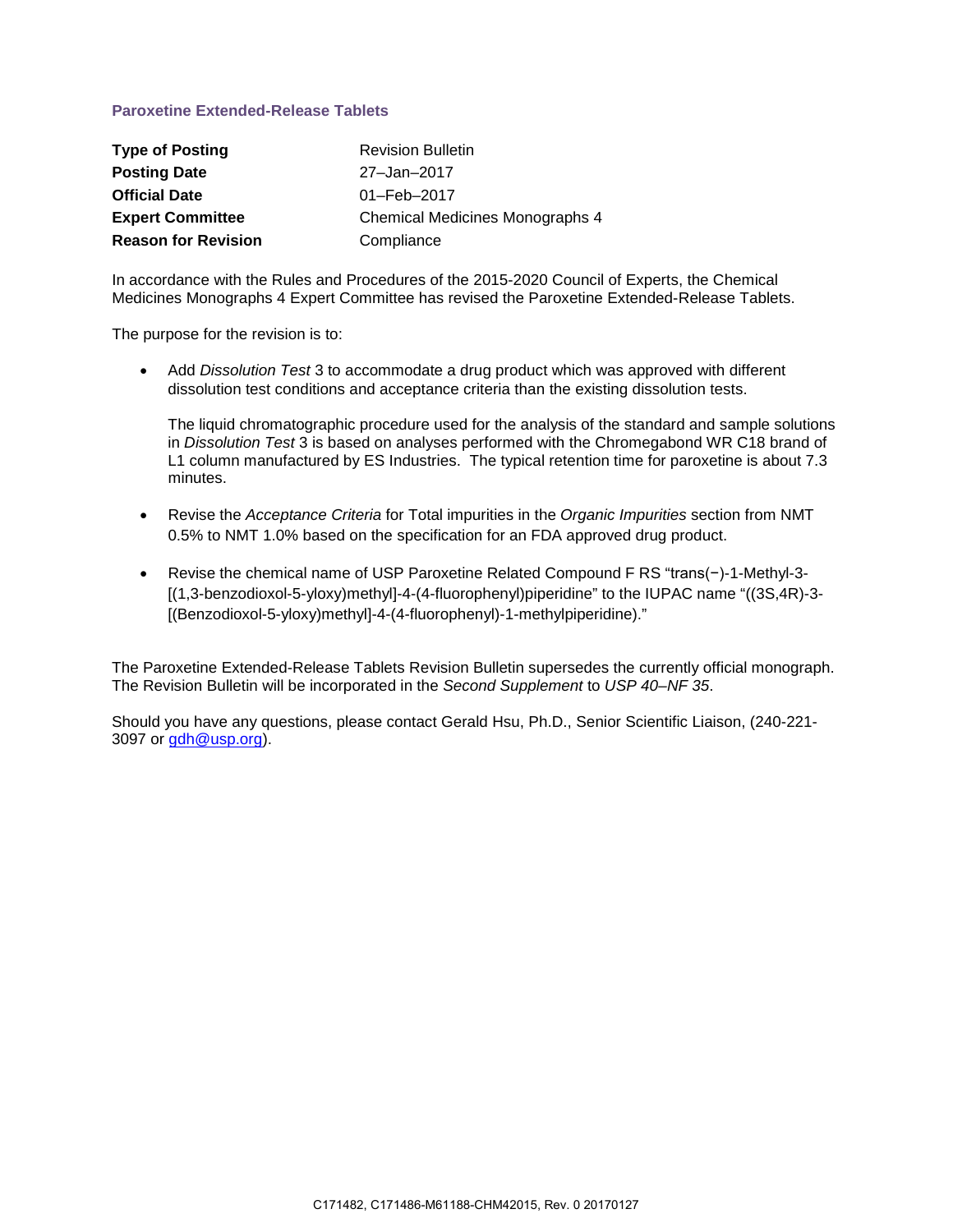# **Paroxetine Extended-Release Tablets** PERFORMANCE TESTS

### **DEFINITION**

Paroxetine Extended-Release Tablets contain paroxetine hy- *Change to read:* drochloride equivalent to NLT 90.0% and NMT 110.0% of the labeled amount of paroxetine (C • **<sup>D</sup>ISSOLUTION** 〈**711**〉 <sup>19</sup>H20FNO3). **Test 1**

• A. The retention time of the major peak of the Sample

- 
- 
- **Photonics** 3 of Le Garmonian activities in water. Adjust<br> **Photonics** 2 at the digitar and the behaviour activities in the consideration of the summer and the considered a direct and the considered a direct and the consi

- 
- 
- 

- 
- 
- 
- 
- 

- 
- 
- -
- *Sample solution* (mg/mL)<br>  $M_{r1}$  = molecular weight of paroxetine, 329.37<br>  $M_{r2}$  = molecular weight of paroxetine hydrochloride,<br>  $M_{r2}$  = molecular weight of paroxetine hydrochloride,<br>  $M_{r2}$  = molecular weight of
- 
- 

**Acceptance criteria:** 90.0%–110.0%

- -

**IDENTIFICATION Acid stage medium:** 0.1 N hydrochloric acid; 750 mL **A.** The retention time of the major peak of the Sample<br>solution corresponds to that of the Standard solution, as follows. Dissolve 6.06 g of tris(hydroxymethyl)amino-<br>obtained in the Assay. The Standard solution, as metha **ASSAY**<br> **ASSAY** acid to the resulting solution. Adjust with hydrochloric<br> **Apparatus 1:** 100 rpm

- 
- 
- 
- 
- 
- 
- 
- 

 $s$  *stage standard solution* and *Buffer stage standard*  $s$ *Oution solution solution solution* 

 $T_5$  = peak response from the Sample solution<br>  $T_5$  = peak response from the Standard solution<br>  $T_5$  = concentration of USP Paroxetine<br>
Hydrochloride RS in the Standard solution<br>
(mg/mL)<br>  $T_5$  = concentration of USP P

- *<sup>M</sup>r2* = molecular weight of paroxetine hydrochloride, *<sup>r</sup><sup>U</sup>* = peak response from the *Acid stage sample* 365.83 *solution*
	- *<sup>r</sup><sup>S</sup>* = peak response from the *Acid stage standard solution*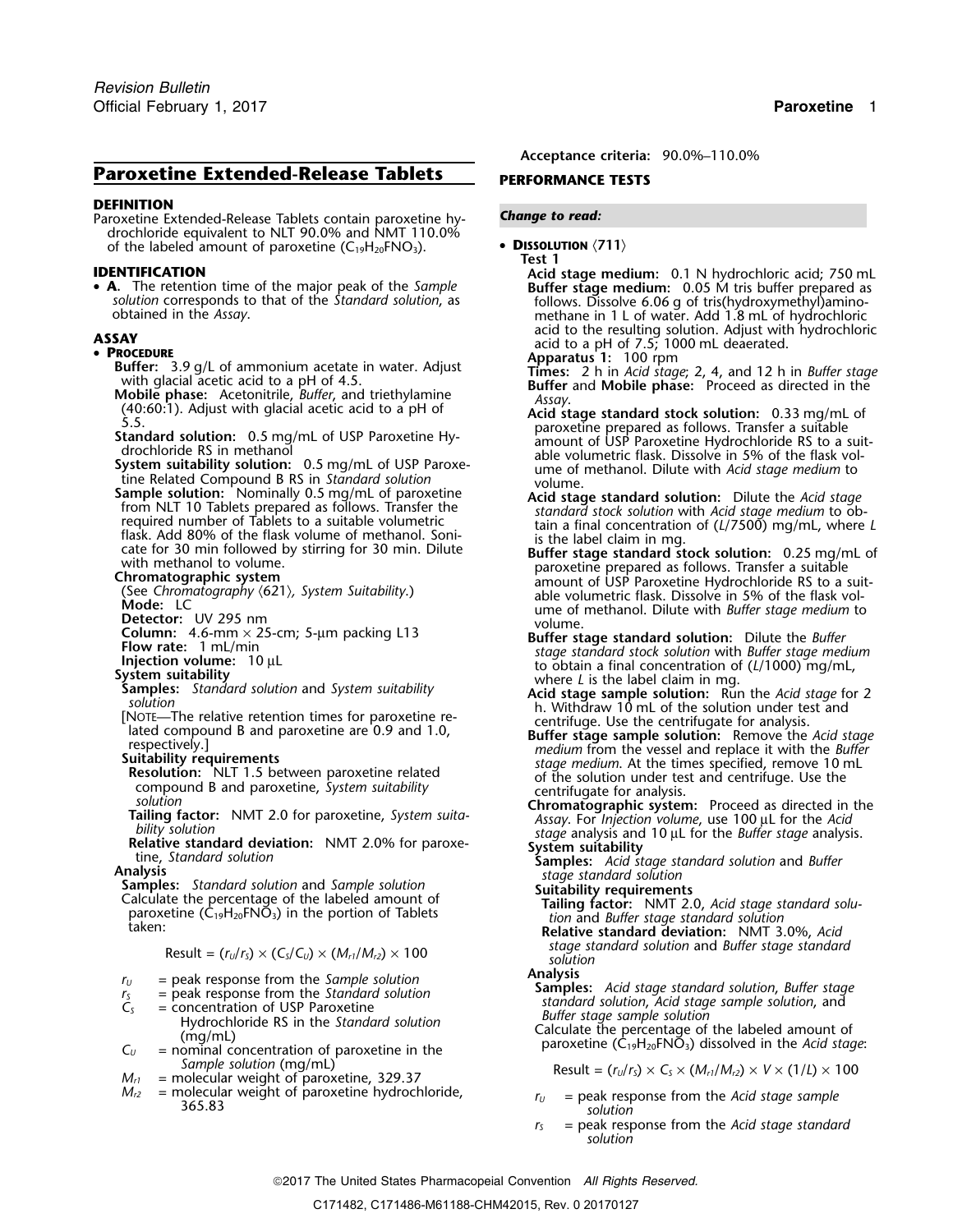- 
- 
- $M_{\prime\prime\prime}$  = molecular weight of paroxetine, 329.37  $\hphantom{M_{\rm U}\,M_{\rm U}} 1000$  mL deaerated.
- $M_{\rm r2}$  = molecular weight of paroxetine hydrochloride, **Apparatus 2:** 150 rpm with suitable sinkers

= volume of the *Acid stage medium*, 750 mL<br>= label claim (mg/Tablet)

 $(C_{19}H_{20}FNO_3)$  dissolved at each time point in the Buffer stage:

$$
Result = (r_i/r_s) \times C_s \times (M_{r1}/M_{r2})
$$

- 
- 
- -
- 
- 

Calculate the percentage of the labeled amount  $(Q_i)$  h. Withdraw 10 mL of the solution under test, and of paroxetine  $(C_1, L_2, H_2, FNO_3)$  dissolved at each time filter. Use the filtrate for analysis. of paroxetine  $(C_{19}H_{20}FNO_3)$  dissolved at each time<br>point (*i*) in the *Buffer stage medium*: **Buffer stage sample solution:** Remove the Tablet<br>and sinker from the acid stage vessel and pat them

$$
Result_1 = C_1 \times V \times (1/L) \times 100
$$

Result<sub>2</sub> = {[
$$
C_2 \times (V - V_5)
$$
] + ( $C_1 \times V_5$ )}  $\times$  (1/ $L$ )  $\times$  100

$$
Result_3 = (\{C_3 \times [V - (2 \times V_3)]\} + [(C_2 + C_1) \times V_3]) \times (1/L) \times 100
$$

- *C<sub>i</sub>* = concentration of paroxetine in the *Buffer* stage **in a medium** in the portion of sample withdrawn *Chromatographic system inedium* in the portion of sample withdrawn *Chromatographic system* medium in the portion of sample withdrawn<br>at time point *i* (mg/mL) at time point *i* (mg/mL) (See Chromatography (621), System Suitability.)
- *<sup>V</sup>* = volume of the *Buffer stage medium*, <sup>1000</sup> mL **Mode:** LC
- $L =$  label claim (mg/Tablet)<br> $V_s =$  volume of the *Sample solution* withdrawn from the *Buffer stage medium* (mL) **Tolerances**

**Acid stage:** NMT 10% of the labeled amount of paroxetine (C<sub>19</sub>H<sub>20</sub>FNO<sub>3</sub>) is dissolved in 2 h. **Buffer stage:** See *Table 1*.

|             |      |                                   |                            |                                   | <b>Talling Tactor:</b> INMIT 2.0                                                        |
|-------------|------|-----------------------------------|----------------------------|-----------------------------------|-----------------------------------------------------------------------------------------|
|             |      | <b>Amount</b><br><b>Dissolved</b> | Amount<br><b>Dissolved</b> | <b>Amount</b><br><b>Dissolved</b> | Relative standard deviation: NMT 2.0%<br><b>Analysis</b>                                |
|             |      | <b>Tablets</b>                    | <b>Tablets</b>             | (Tablets                          | Samples: Acid stage standard solution and Acid stage                                    |
|             |      | labeled to                        | labeled to                 | labeled to                        | sample solution                                                                         |
| <b>Time</b> |      | contain                           | contain                    | contain                           | Calculate the percentage of the labeled amount of                                       |
| Point       | Time | 12.5 mg of                        | 25 mg of                   | 37.5 mg of                        | paroxetine ( $C_{19}H_{20}FN\overline{O}_3$ ) dissolved in the Acid stage:              |
| $\omega$    | (h)  | paroxetine)                       | paroxetine)                | paroxetine)                       |                                                                                         |
|             |      | 15%–35%                           | 10%-30%                    | 20%-45%                           | Result = $(r_U/r_S) \times C_S \times (M_{r1}/M_{r2}) \times V \times (1/L) \times 100$ |
|             |      | 40%-70%                           | 40%-70%                    | 60%-85%                           |                                                                                         |
|             | 12   | NIT 80%                           | NIT 80%                    | NIT 80%                           | $r_U$ = peak response from the Acid stage sample                                        |

The percentages of the labeled amount of paroxetine<br>
(C<sub>19</sub>H<sub>20</sub>FNO<sub>3</sub>) dissolved at the times specified con-<br>
form to *Dissolution* (711), *Acceptance Table 2*.<br> **Test 2**<br> **Test 2**<br> **If the product complies with this pro** 

 $C<sub>S</sub>$  = concentration of USP Paroxetine hydrochloric acid to the resulting solution. Adjust with  $C<sub>S</sub>$  = concentration of USP Paroxetine  $C<sub>S</sub>$  = cither 1.0 M hydrochloric acid or 1.0 M sodium hy-Hydrochloride RS in the *Acid stage standard* either 1.0 M hydrochloric acid or 1.0 M sodium hy-<br>solution (mg/mL) solution (mg/mL) droxide to a pH of 7.5. Dilute with water to 1 L;<br>1000 mL deaerated.

- 365.83 **Times:** 2 h in *Acid stage*; 1, 2, 4, and 6 h in *Buffer*
- *L* = label claim (mg/Tablet) **Acid stage standard stock solution:** 0.04 mg/mL of USP Paroxetine Hydrochloride RS prepared as follows.<br>Transfer a suitable amount of USP Paroxetine Hydro-*Buffer stage*: chloride RS to a suitable volumetric flask. Dissolve in 2 mL of methanol. Dilute with *Acid stage medium* to  $volume.$
- **Acid stage standard solution:** Dilute the *Acid stage r<sub>i</sub>* = peak response from the *Buffer stage sample standard stock solution* with *Acid stage medium* to ob-<br>*solution* at each time point *i* tain a final concentration of (1/7500) ma/mL of *solution* at each time point *i* tain a final concentration of (*L*/7500) mg/mL of = peak response from the *Buffer stage standard* paroxetine, where *L* is the label claim in mg.
- $C_5$  = peak response from the *Buffer stage standard*<br>
solution<br>  $C_5$  = concentration of USP Paroxetine<br>
Hydrochloride RS in the *Buffer stage standard*<br>
solution (mg/mL)<br>
solution (mg/mL)<br>
solution (mg/mL) solution (mg/mL)<br> $M_{r1}$  = molecular weight of paroxetine, 329.37<br> $M_{r2}$  = molecular weight of paroxetine, 329.37<br> $M_{r2}$  = molecular weight of paroxetine hydrochloride,<br> $M_{r2}$  = molecular weight of paroxetine hydrochlo
	- 365.83 **Acid stage sample solution:** Run the *Acid stage* for 2
		- and sinker from the acid stage vector and pat them  $\alpha$  dry. Introduce the Tablet and sinker into the dissolution vessel with 1000 mL of the *Buffer stage medium*. At the times specified, remove 10 mL of the solution<br>under test and filter. Use the filtrate for analysis.
		- **Acid stage analysis** Buffer: Add 2.9 mL of phosphoric acid to 800 mL of water. Adjust with 1 M sodium hydroxide to a pH of 6.0. Dilute with water to 1000 mL.
		-
	- at time point *i* (mg/mL) (See *Chromatography* 〈621〉*, System Suitability*.)

*V***Sample Solution**<br> **Column:** 4.6-mm × 25-cm; 5-µm packing L1<br> **Flow rate:** 2 mL/min

- 
- **Tolerances Injection volume:** 50 µL for 12.5-mg Tablet; 20 µL

for 25- and 37.5-mg Tablets<br>**Run time:** 2 times the retention time of paroxetine<br>System suitability

**Sample:** *Acid stage standard solution*

- **Suitability requirements Table 1 Tailing factor:** NMT 2.0
	-

$$
Result = (rU/rS) \times CS \times (Mr1/Mr2) \times V \times (1/L) \times 100
$$

- $r_U$  = peak response from the *Acid stage sample*  $solution$
- 
- 
- 
- 
- 
-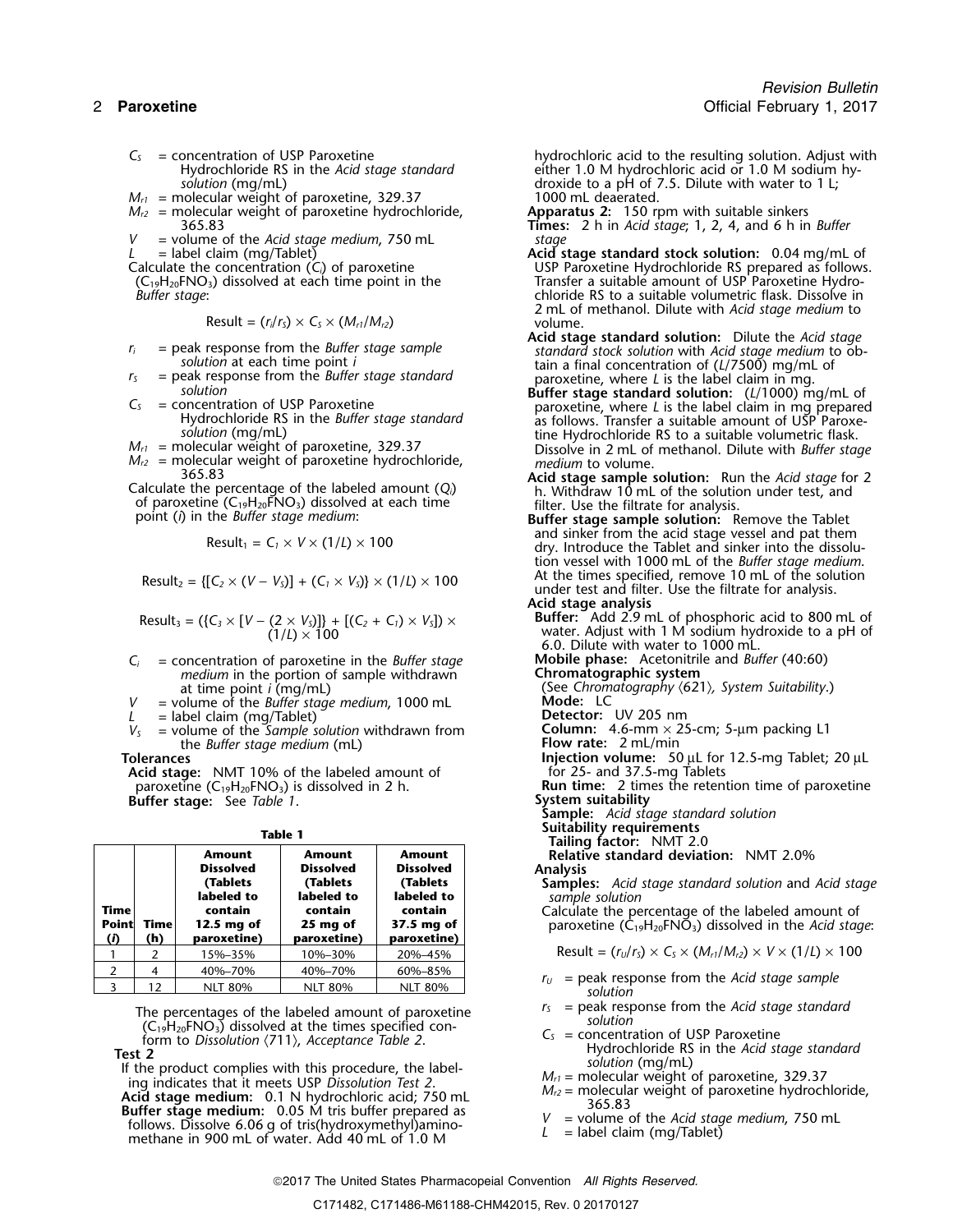**Analytical wavelength:** 294 nm with 340 nm for background correction background correction<br>**Blank:** Buffer stage medium<br>**Apparatus 2:** 150 rpm with suitable sinkers<br>**Blank:** Buffer stage medium<br>**Times:** 2 h in Acid stage; 2, 4, and 6 h in Bunk:

- 
- 
- (C19H20FNO3) dissolved at each time point (*i*) in the **Mobile phase:** Acetonitrile and *Solution A* (45:55)

$$
Result = (A_i/A_s) \times C_s \times (M_{r1}/M_{r2})
$$

- 
- 
- 
- 
- 

$$
Result_1 = C_1 \times V \times (1/L) \times 100
$$

$$
Result_3 = (\{C_3 \times [V - (2 \times V_5)]\} + [(C_2 + C_1) \times V_5]) \times (1/L) \times 100
$$

Result<sub>4</sub> = (
$$
\{C_4 \times [V - (3 \times V_5)]\} + [(C_3 + C_2 + C_1) \times V_5]
$$
)  
× (1/L) × 100

- 
- 
- 
- 

Acid stage: NMT 10% of the labeled amount of **Suitability requirements**<br>
paroxetine (C<sub>19</sub>H<sub>20</sub>FNO<sub>3</sub>) is dissolved in 2 h. **Tailing factor:** NMT 2 paroxetine (C<sub>19</sub>H<sub>20</sub>FNO<sub>3</sub>) is dissolved in 2 h.<br>**Buffer stage:** See Table 2.

| <b>Time Point</b> | Time<br>(h) | <b>Amount</b><br><b>Dissolved</b> |
|-------------------|-------------|-----------------------------------|
|                   |             | <b>NMT 20%</b>                    |
|                   |             | 20%-45%                           |
|                   |             | 60%-90%                           |
|                   |             | NIT 85%                           |

If the product complies with this procedure, the label-<br>
ing indicates that it meets USP Dissolution Test 3.<br>
Acid stage medium: 0.1 N hydrochloric acid; 750 mL<br>
Buffer stage medium: 0.05 M tris buffer prepared as<br>
follow

**Buffer stage analysis**<br>**Buffer stage analysis** methane in 2000 mL of water. Pass through a suitable<br>filter of 0.45-µm pore size. Add 5000 mL of water and **Instrumental conditions**<br>**Instrumental conditions** and the state and the state and adjust with hydrochloric acid to a pH of 7.5; 1000 mL<br>**Mode:** UV adjust with hydrochloric acid to a pH of 7.5; 1000 mL<br>deaerated.

- **Blank:** *Buffer stage medium* **Times:** 2 h in *Acid stage*; 2, 4, and 6 h in *Buffer stage*<br>**Analysis Solution A:** 1.36 g/L of potassium phosphate mono-**Analysis Solution A:** 1.36 g/L of potassium phosphate mono-
- **Samples:** *Buffer stage standard solution* and *Buffer* basic and 2.44 g/L of sodium 1-decanesulfonate in *stage sample solution* water. Adjust with 0.5% phosphoric acid to a pH of Calculate the concentration (*C<sub>i</sub>*) of paroxetine 3.0.<br>  $(C_{19}H_{20}FNO_3)$  dissolved at each time point (*i*) in the **Mobile phase:** Acetonitrile and Solution A (45:55)
- *Buffer stage*: **Standard stock solution:** 0.042 mg/mL of USP Paroxetine Hydrochloride RS prepared as follows. Transfer a<br>Result =  $(A_i/A_5) \times C_5 \times (M_{r1}/M_{r2})$ <br>to a suitable volumetric flask. Add about 50% of the *<sup>A</sup><sup>i</sup>* = absorbance of the *Buffer stage sample solution* final flask volume of *Buffer stage medium* and sonicate at time point *i* for about 15 min to dissolve. Dilute with *Buffer stage A<sub>S</sub>* = absorbance of the *Buffer stage standard medium* to volume.
- $M_{r1}$  = molecular weight of paroxetine bydrochloride molecular weight of paroxetine bydrochloride RS in the *Buffer stage standard*<br>  $M_{r2}$  = molecular weight of paroxetine, 329.37<br>  $M_{r2}$  = molecular weight of paroxe
- nolecular weight of paroxetine hydrochloride, h. Withdraw 10 mL of the solution under test. Centri-<br>265.83 365.83 fuge to obtain a clear supernatant. Mix equal portions Calculate the percentage of the labeled amount of of the supernatant and *Acid stage medium* in a suitable glass container. Use the resulting solution for<br>analysis.
- point (*i*) in the *Buffer stage medium*: analysis.<br>**Buffer stage sample solution:** Remove the Tablet in the sinker from the acid stage vessel. Add the Tablet in the sinker to the vessel with 1000 mL of *Buffer* Result<sub>2</sub> = {[C<sub>2</sub> × (V – V<sub>5</sub>)] + (C<sub>1</sub> × V<sub>5</sub>)} × (1/L) × 100<br>specified, remove 10 mL of the solution under test. Centrifuge to obtain a clear supernatant. Mix equal  $P$  portions of the supernatant and *Acid stage medium* in a suitable glass container. Use the resulting solution for analysis.
	- **Chromatographic system**
- Result*<sup>4</sup>* = ({*C<sup>4</sup>* <sup>×</sup> [*V* <sup>−</sup> (3 <sup>×</sup> *VS*)]} + [(*C3*<sup>+</sup>*C2*<sup>+</sup>*C1*) <sup>×</sup> *VS*]) (See *Chromatography* 〈621〉*, System Suitability*.) <sup>×</sup> (1/*L*) × 100 **Mode:** LC  $C_i$  = concentration of paroxetine in the *Buffer stage*<br> *medium* in the portion of sample withdrawn<br>
at time point *i* (mg/mL) at time point *i* (mg/mL) at time point *i* (mg/mL) at time point *i* (mg/mL) at time point *i* (mg/mL) *V* = volume of the *Buffer stage medium*, 1000 mL **Injection volume:** 50 µL <br>*L* = label claim (mg/Tablet) **Injection volume:** 4 **Run time:** About 1.5 tim **Run time:** About 1.5 times the retention time of *V*<sub>S</sub> = volume of the *Sample solution* withdrawn from the *Buffer stage medium* (mL) **System suitability**<br> **Tolerances Sample:** *Standard solution*<br> **Acid stage:** NMT 10% of the labeled amount of **Suitability requireme Relative standard deviation:** NMT 2.0% **Analysis Table 2 Samples:** *Standard solution, Acid stage sample solu-*<br> **Samples:** *Standard solution, and Buffer stage sample solution* Calculate the percentage of the labeled amount of paroxetine  $(C_{19}H_{20}FNO_3)$  dissolved in the *Acid stage*:  $Result = (r<sub>U</sub>/r<sub>S</sub>) \times C<sub>S</sub> \times (M<sub>r1</sub>/M<sub>r2</sub>) \times D \times V \times (1/L) \times 100$  $r_U$  = peak response from the *Acid stage sample*  $s$  *solution* The percentages of the labeled amount of paroxe-<br>tine (C<sub>19</sub>H<sub>20</sub>FNO<sub>3</sub>) dissolved at the times specified<br>conform to *Dissolution*  $\langle 711 \rangle$ , *Acceptance Table 2*.<br>Test 3 conform to Dissolution  $\langle 711 \rangle$ , Acceptance Table 2.<br>  $\frac{mg/mL}{mg/mL}$  = molecular weight of paroxetine, 329.37<br>
e product complies with this procedure, the label-<br>  $M_{r1}$  = molecular weight of paroxetine, 329.37
	-
	- -
	-

2017 The United States Pharmacopeial Convention *All Rights Reserved.*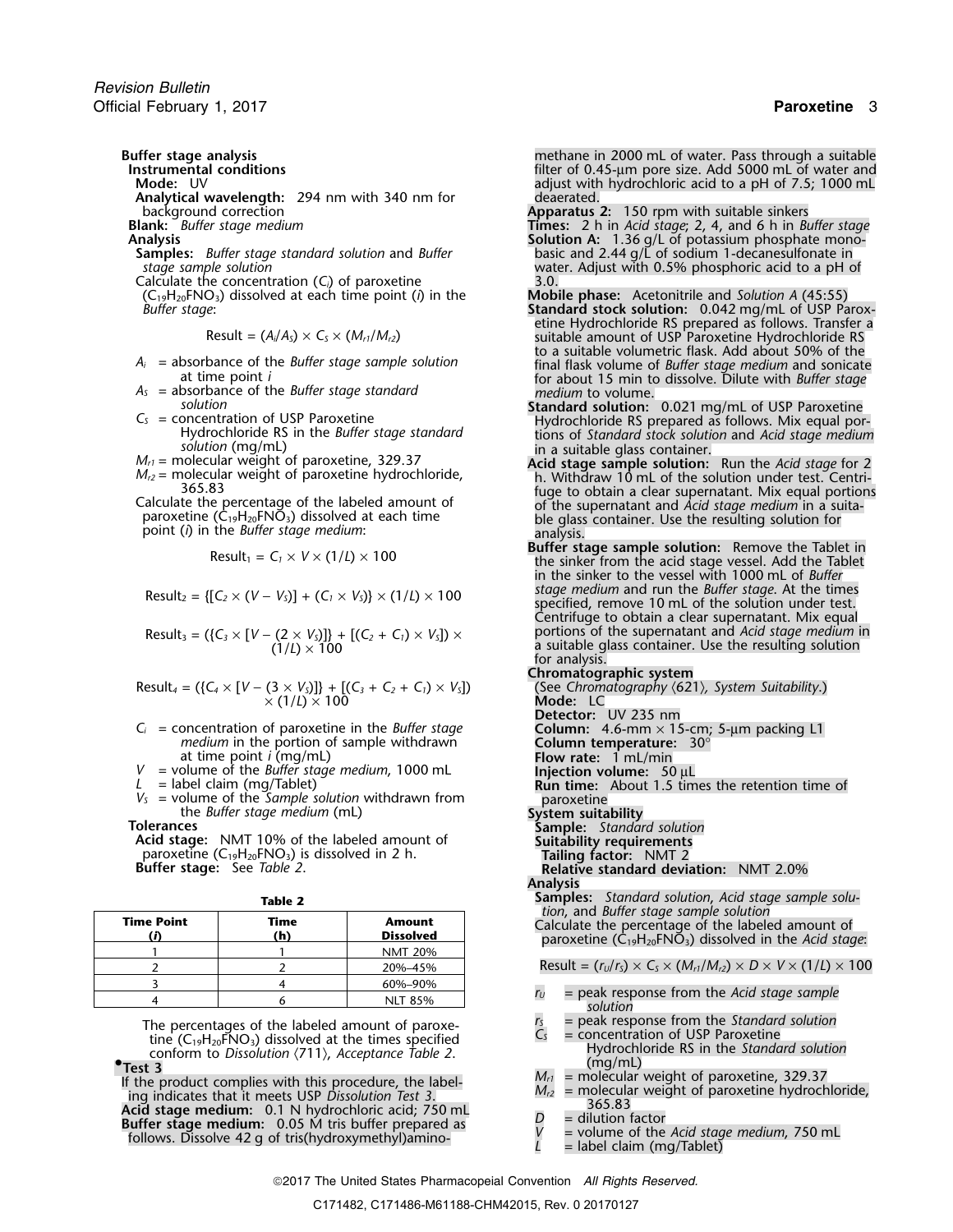Calculate the concentration (C<sub>*i*</sub>) of paroxetine **Table 4**<sup>2</sup> (C19H20FNO3) dissolved at each time point (*i*) in the **Time Solution A Solution B** *Buffer stage*: **(min) (%) (%)**

$$
Result_i = (r_i/r_s) \times C_s \times (M_{r1}/M_{r2}) \times D
$$

- $r_i$  = peak response from the *Buffer stage sample solution* at time point *i*
- $r_s$  = peak response from the *Standard solution*  $r_s$  = concentration of USP Paroxetine  $r_s$  = concentration of USP Paroxetine  $r_s$  = 20  $r_s$  = 20  $r_s$  = 20  $r_s$  = 20  $r_s$  = 20  $r_s$  = 20  $r_s$  = 20  $r_s$  = 20  $r_s$  = 20  $r_s$
- Hydrochloride RS in the Standard solution<br>(mg/mL)
- 
- 
- 

$$
Result_1 = C_1 \times V \times (1/L) \times 100
$$

$$
esult_2 = \{ [C_2 \times (V - V_5)] + (C_1 \times V_5) \} \times (1/L) \times 100
$$

Result<sub>3</sub> = (
$$
{C_3 \times [V - (2 \times V_5)]}
$$
 + [ $(C_2 + C_1) \times V_5$ ])  $\times$   
(1/L)  $\times$  100

- medium in the portion of sample withdrawn<br>at time point *i* (mg/mL) **Detector:** UV 285 nm<br>**Column:** 4.6-mm × 25-cm; 5-µm packing L7
- at time point *i* (mg/mL)<br>= volume of the *Buffer stage medium*, 1000 mL<br>= label claim (mg/Tablet)<br>= label claim (mg/Tablet)
- 
- $V_s$  = volume of the sample solution withdrawn **Injection volume:** 20  $\mu$ L<br>from the *Buffer stage medium* (mL) **System suitability**

Acid stage: NMT 10% of the labeled amount of *paroxetine* (C<sub>19</sub>H<sub>20</sub>FNO<sub>3</sub>) is dissolved.

| <b>Time Point</b> | Time<br>(h) | <b>Amount</b><br>Dissolved (%) |
|-------------------|-------------|--------------------------------|
|                   |             | $20 - 50$                      |
|                   |             | $55 - 85$                      |
|                   |             | <b>NLT 80</b>                  |

The percentages of the labeled amount of paroxetine<br>  $(C_1, B_2)$  (C<sub>19</sub>H<sub>20</sub>FNO<sub>3</sub>) dissolved at the times specified con-<br>
form to *Dissolution* (711), *Acceptance Table 2*. (RB 1.<br>
form to *Dissolution* (711), *Acceptance* Feb-2017)

•**UNIFORMITY OF DOSAGE UNITS (905):** Meet the requirements

**Solution A:** Tetrahydrofuran, water, and trifluoroacetic acid (20:180:1)<br>acid (20:180:1)<br>**Solution B:** Acetonitrile, tetrahydrofuran, and trifluoro-<br>**Solution B:** Acetonitrile, tetrahydrofuran, and trifluoro-<br>**Acceptance** 

| the concentration (C) or paroxetine                                                                                                     |               | таріе 4                  |                          |
|-----------------------------------------------------------------------------------------------------------------------------------------|---------------|--------------------------|--------------------------|
| $IO3$ ) dissolved at each time point (i) in the<br>qe:                                                                                  | Time<br>(min) | <b>Solution A</b><br>(%) | <b>Solution B</b><br>(%) |
| Result <sub>i</sub> = (r <sub>i</sub> /r <sub>s</sub> ) $\times$ C <sub>s</sub> $\times$ (M <sub>r1</sub> /M <sub>r2</sub> ) $\times$ D |               | 80                       | 20                       |
|                                                                                                                                         | 30            | 80                       |                          |
| k response from the Buffer stage sample                                                                                                 | 50            | 20                       | 80                       |
| lution at time point i                                                                                                                  | 60            | 20                       | 80                       |
| k response from the Standard solution                                                                                                   |               |                          |                          |

 $M_{r1}$  = molecular weight of paroxetine, 329.37<br>  $M_{r2}$  = molecular weight of paroxetine hydrochloride,<br>  $M_{r2}$  = molecular weight of paroxetine hydrochloride,<br>  $M_{r3}$  = dilution factor<br>  $M_{r2}$  = dilution factor<br>  $M_{$ 

**Sample solution:** Nominally 1 mg/mL of paroxetine from NLT 10 Tablets prepared as follows. Transfer a suitable number of Tablets to a suitable volumetric Result<sub>2</sub> = { $[C_2 \times (V - V_5)] + (C_1 \times V_5) \times (1/L) \times 100$  flask. Add 50% of the flask volume of methanol. Sonicate for 30 min followed by stirring for 30 min. Dilute with methanol to volume. Mix and centrifuge. Use the<br>clear centrifugate.<br>Chromatographic system

(See *Chromatography* 〈621〉*, System Suitability*.) *<sup>C</sup><sup>i</sup>* = concentration of paroxetine in the *Buffer stage* **Mode:** LC

- **Folerances**<br>**Acid stage:** NMT 10% of the labeled amount of **Samples:** *System suitability solution* and *Standard*
- paroxetine (C19H20FNO3) is dissolved. [NOTE—See *Table 4* for the relative retention times.] **Buffer stage:** See *Table 3*. **Suitability requirements**
	- **Resolution:** NLT 1.5 between paroxetine related **Table 3** compound A and paroxetine related compound B;<br>NLT 1.5 between paroxetine related compound F and paroxetine, System suitability solution<br>**Tailing factor:** NMT 2.0 for paroxetine, Standard

solution

**Relative standard deviation:** NMT 5.0% for paroxetine, *Standard* solution

tion of Tablets taken:

$$
Result = (r_U/r_S) \times (C_S/C_U) \times (M_{r1}/M_{r2}) \times 100
$$

- 
- **IMPURITIES IMPURITIES** *r***<sub>***U***</sub> = peak response from the** *Sample solution***<br>** $r_S$  **= peak response from the** *Standard solution***<br>** $C_S$  **= concentration of USP Paroxetine**
- $=$  concentration of USP Paroxetine **Change to read: Hydrochloride RS** in the *Standard solution*<br>(mg/mL)<br>**C**<sub>u</sub> = nominal concentration of paroxetine in the **C**urrentle in the **Currentle** in the **Currentle**
- **ORGANIC IMPURITIES**  $C_U$  = nominal concentration of paroxetine in the *Sample solution* (mg/mL)
	-
	-